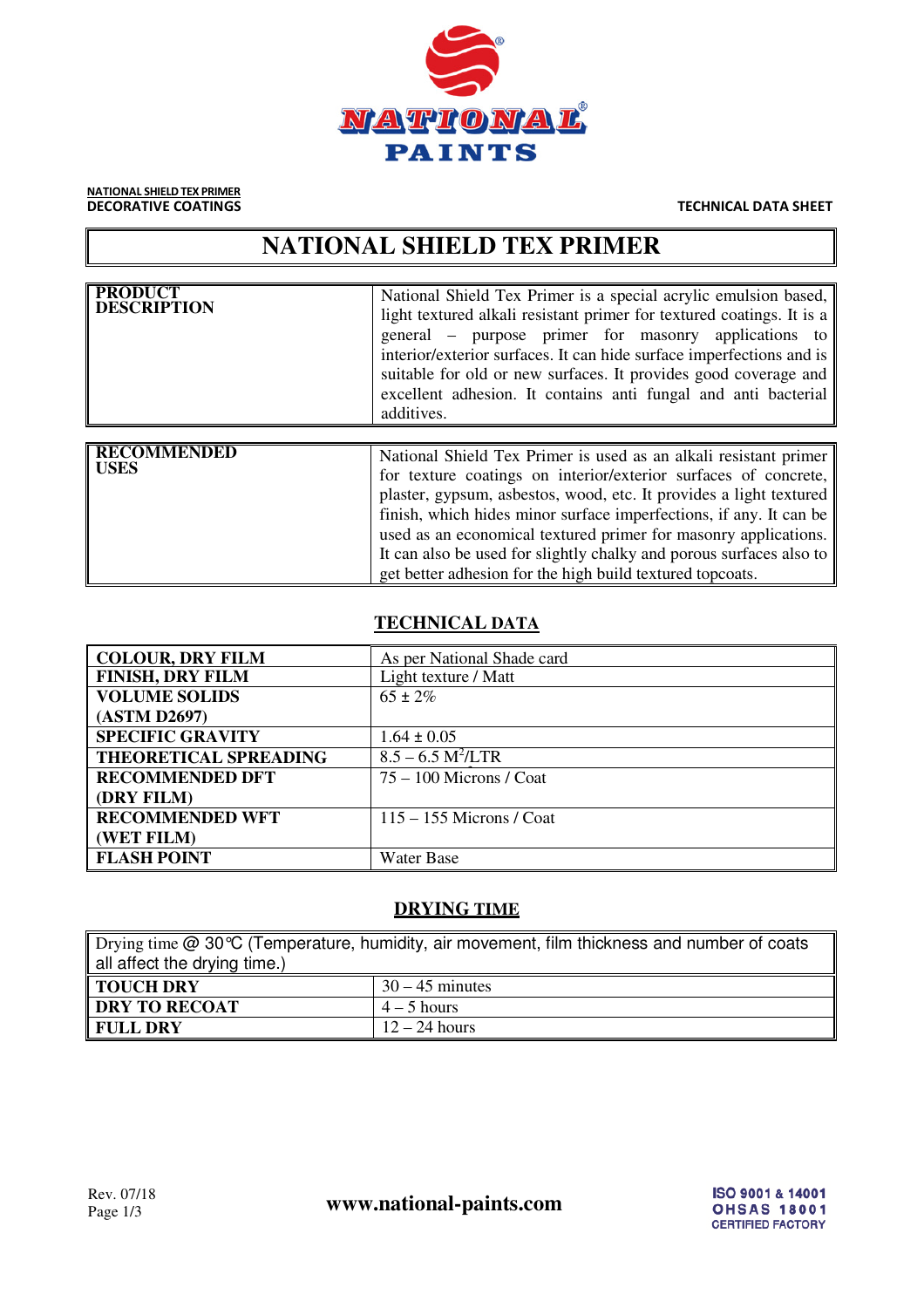

#### NATIONAL SHIELD TEX PRIMER **DECORATIVE COATINGS** TECHNICAL DATA SHEET

## **ADVANTAGES**

| <b>NATIONAL SHIELD TEX PRIMER</b> Excellent adhesion for high build textured coatings hides |
|---------------------------------------------------------------------------------------------|
| minor surface imperfections, good alkali resistance, suitable                               |
| for old and new surfaces, suitable for porous and slightly                                  |
| chalky surfaces.                                                                            |

# **APPLICATION INSTRUCTION**

| <b>SURFACE PREPARATION</b> | Before application, the surface should be sound, clean and free  |
|----------------------------|------------------------------------------------------------------|
|                            | from oil, grease, loose particles, dust, etc. Application can be |
|                            | I done by the recommended application methods.                   |

#### **APPLICATION DATA**

| <b>APPLICATION METHOD</b>         | Roller, Brush or Spray                           |
|-----------------------------------|--------------------------------------------------|
| <b>CLEANING/THINNING</b>          | Water                                            |
| <b>THINNER (VOLUME)</b>           | $10 - 15\%$ depends on the method of application |
| <b>CONV. SPRAY REQUIREMENTS</b>   | Possible                                         |
| <b>AIRLESS SPRAY REQUIREMENTS</b> | Pressure: $2000 - 2500$ psi                      |
| <b>NOZZLE SIZE</b>                | $0.018" - 0.021"$                                |
| <b>MIXING RATIO (BY VOLUME)</b>   | <b>NA</b>                                        |
| POT LIFE @ 30°c (100 ml)          | <b>NA</b>                                        |

#### **SYSTEM**

| <b>RECOMMENDED SYSTEM</b>          | National Shield Tex Primer | 1 coat               |
|------------------------------------|----------------------------|----------------------|
| To be applied on prepared surface. | National Shield Tex Fine   | $\therefore$ 2 coats |
|                                    | (OR)                       |                      |
|                                    | National Shield Tex Medium | $\therefore$ 2 coats |
|                                    | (OR)                       |                      |
|                                    | National Shield Ultra Silk | $\therefore$ 2 coats |

## **NATIONAL/INTERNATIONAL TEST CERTIFICATES**

| Sr.<br>No. | <b>Test Description</b> | <b>Test Reference</b> | Compliance                           |
|------------|-------------------------|-----------------------|--------------------------------------|
|            | VOC                     | ISO 11890 - 2         | <b>Local Regulatory Requirements</b> |